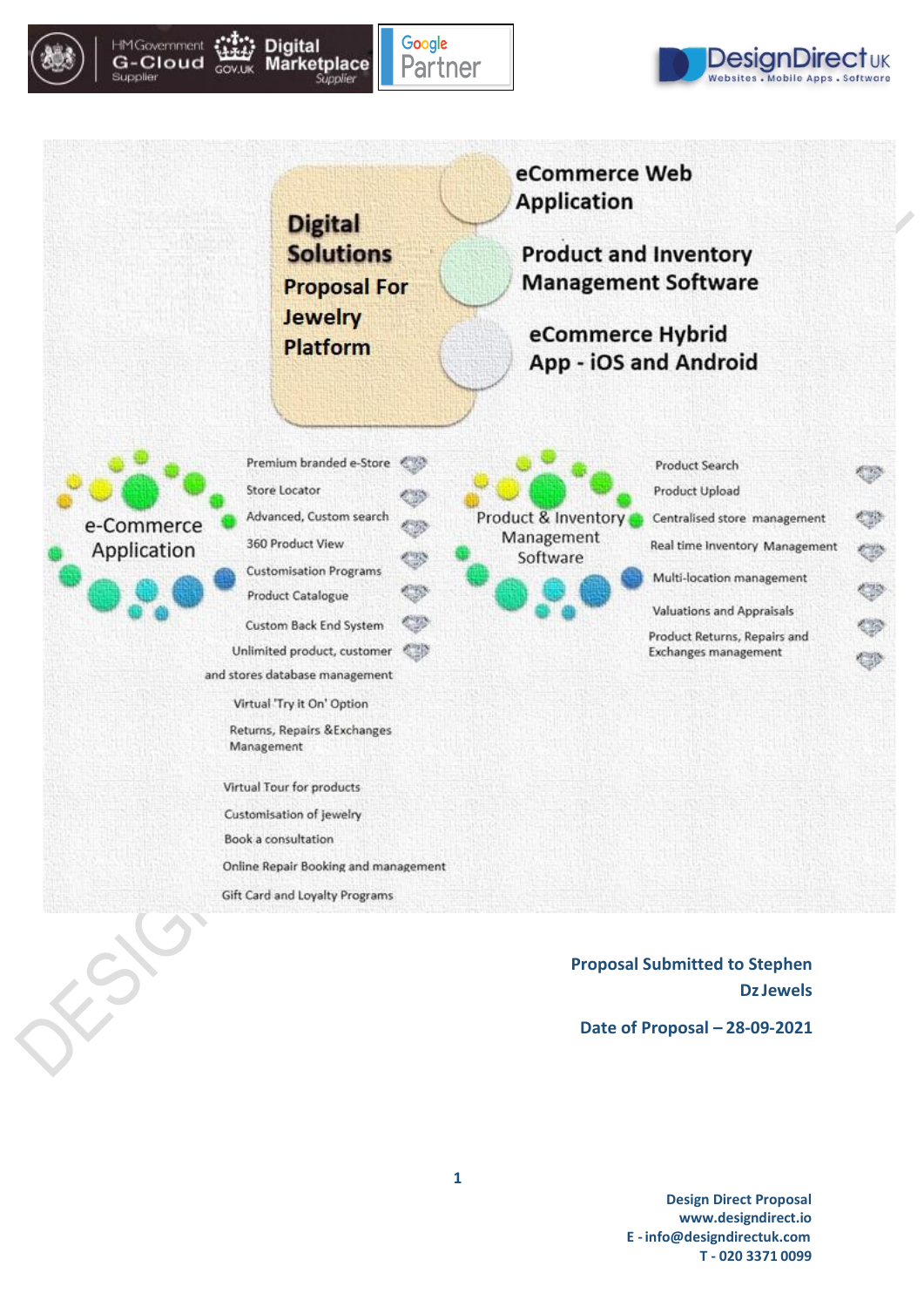

Supplier

#### **HMGovernment**<br>G-Cloud **Digital Marketplace** GOV.UK





# Requirement Specification Doc Table of Contents

| <b>TABLE OF CONTENTS</b>                    | <b>PAGE NO</b> |
|---------------------------------------------|----------------|
| <b>INTRODUCTION</b>                         | 3              |
| <b>EXECUTIVE SUMMARY</b>                    | $4 - 5$        |
| <b>KEY DEVELOPMENT OBJECTIVES AND SCOPE</b> | $5 - 15$       |
| <b>FEATURES OF THE PROJECT</b>              |                |
| ADD ONS and SUPPORT SERVICES                | $15 - 17$      |
| <b>TIME FRAME</b>                           | 17             |
| <b>PAYMENT TERMS</b>                        | $18 - 19$      |
| <b>GENERAL TERMS AND CONDITIONS</b>         | 20             |
| <b>CONCLUSION</b>                           |                |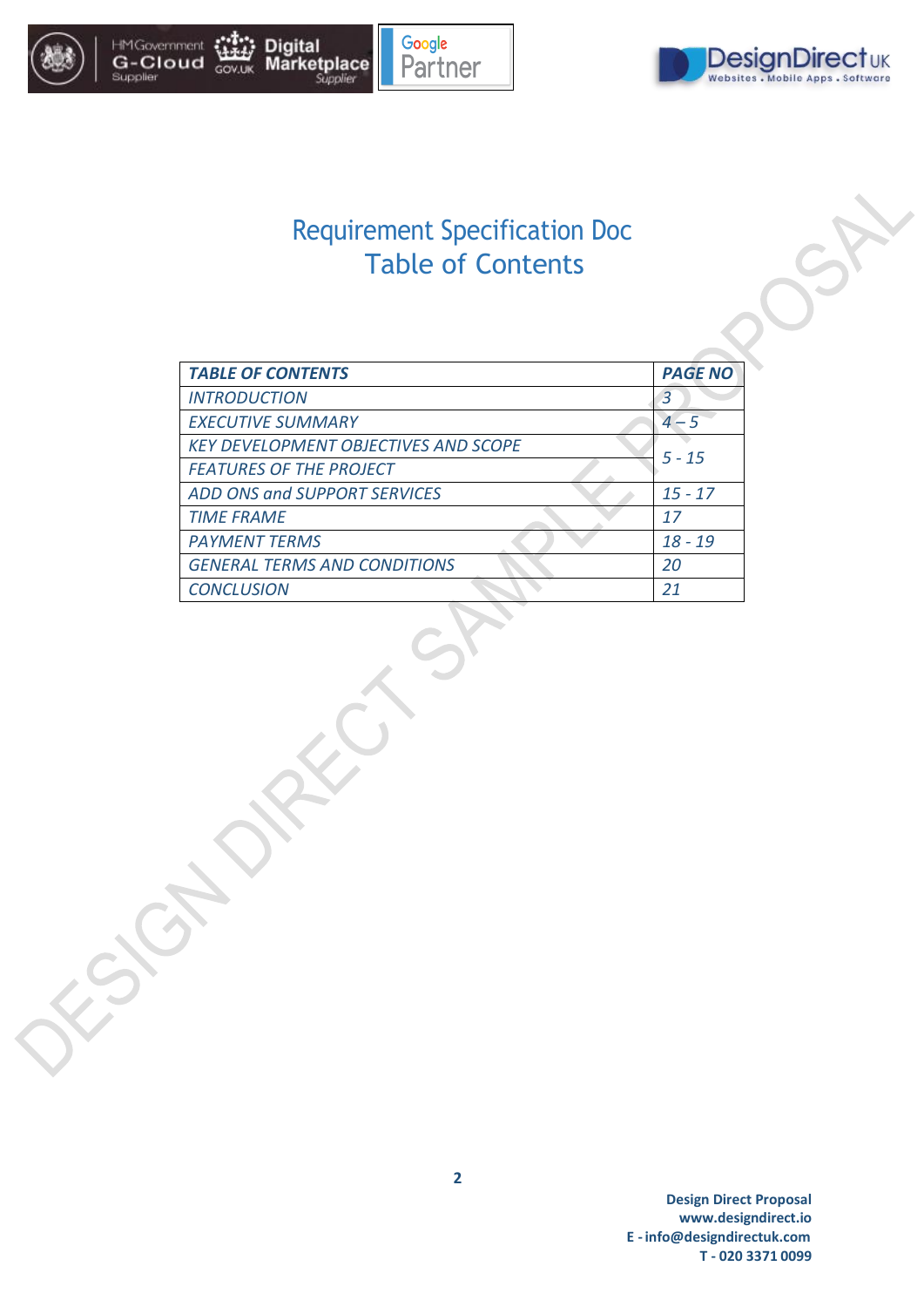

G-Clouc





### **Introduction**

Design Direct Web Solutions has been creating and delivering digital platforms and business solutions for both start-ups and established businesses in London since 2006. For over 12 years, we've been crafting digital experiences to our clients who want to grow online, from prototyping to business concepts, optimising user journeys and business growth. We are also suppliers in Digital Market Place - G-Cloud 11 and Digital Outcomes and Specialists 4 services, which is a Government's Procurement platform for IT Suppliers in Public Sector for IT Products and Services.

We can be your extended technology partner and help you to refine your business strategy focused on high quality Agile Project management system. We have a dedicated team of qualified and skilled resources who iteratively manage projects keeping team collaboration and client communication during each project phase and efficiently manages the transition of products and services into a live platform. Post launch, our ISTQB Certified Quality Analysts and Google and Hubspot Certified Digital Marketing Team takes over the maintenance and marketing of the application, providing ongoing support and serving many happy clients around the world with great success.

We are quite excited to come in as your technology partner and accelerate your requirements with our suite of bespoke development. In this proposal, you will find an optimal solution for your digital solutions and software's design and development's requirement analysis, development scope, milestones and project delivery plan, along with the associated costs, and project terms. We are planning to do the build in phases, so we have mentioned a phase wise development plan as well.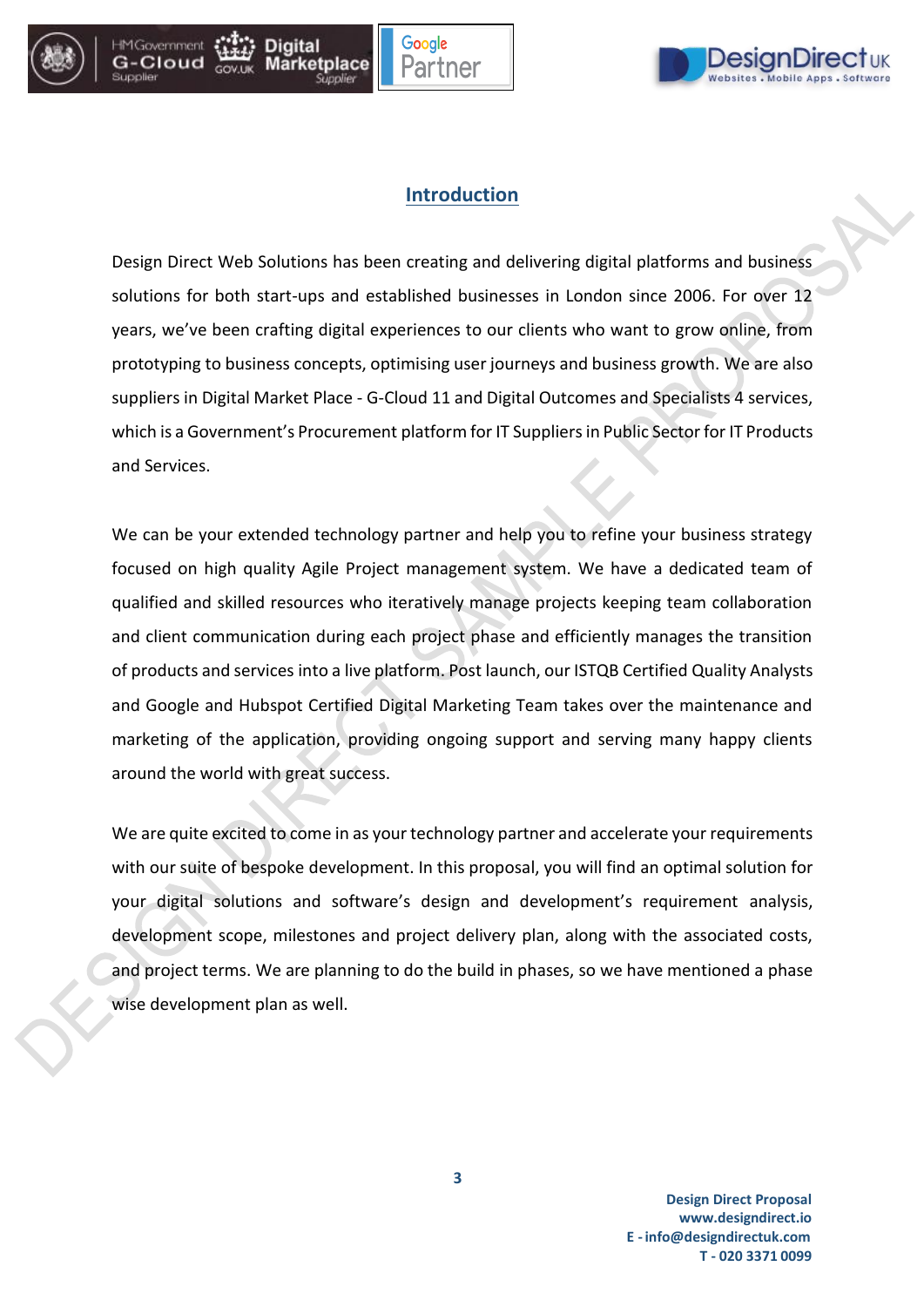



### **Executive Summary**

Design Direct will be building a cloud-based, e-commerce B2C application that act as an online merchandising and selling platform for Dz Jewels and a customised software solution for managing their products and inventory, across all the branches and locations. The features include complete online ordering management platform with customisation and product catalog, online consultation booking, virtual try on functionality and repairs management system. We are creating the ecommerce platform with multilevel access, unlimited product, clients and location database and management. We will also be doing the mobile app, with all the features and functionalities, in hybrid platform for both iOS and Android versions.

The customised software solution enables the smooth management of products and all the stock and stock returns and functions as a real time inventory solution with multi-location management, easy product search and custom search results download option.

We will create a fully bespoke and tailor-made web interface which will enhance the user journey and user experience and thereby attaining company's goal to optimise user visits throughout all the stages from of user transition, and also helps in customer retention and management. So the end result will be a premium branded e-store that helps in the market positioning and branding and a user friendly management software for the jewellery.

Our Artificial Intelligence/Data Analytics experts will help you to upgrade your business prospect to the next level by bringing in business intelligence through custom made data analytics applications, identifying user patterns and creating a personalized experience through Chatbots, customised product recommendations, real time user reviews and the application can forecast the sales by predicting buying behaviour using machine learning.

#### \**This can be discussed further and finalise according to the client's requirement.*

## **Building a strong online presence for your brand – Branding and Digital Marketing**

We provide end to end solutions right from creating the website, define your overall journey, pick the best platforms to showcase your website and optimizing the platform to deliver maximum outputs and conversions. We also take care of the online marketing and promotions, designing your company logo, brochures and business cards and other digital marketing activities.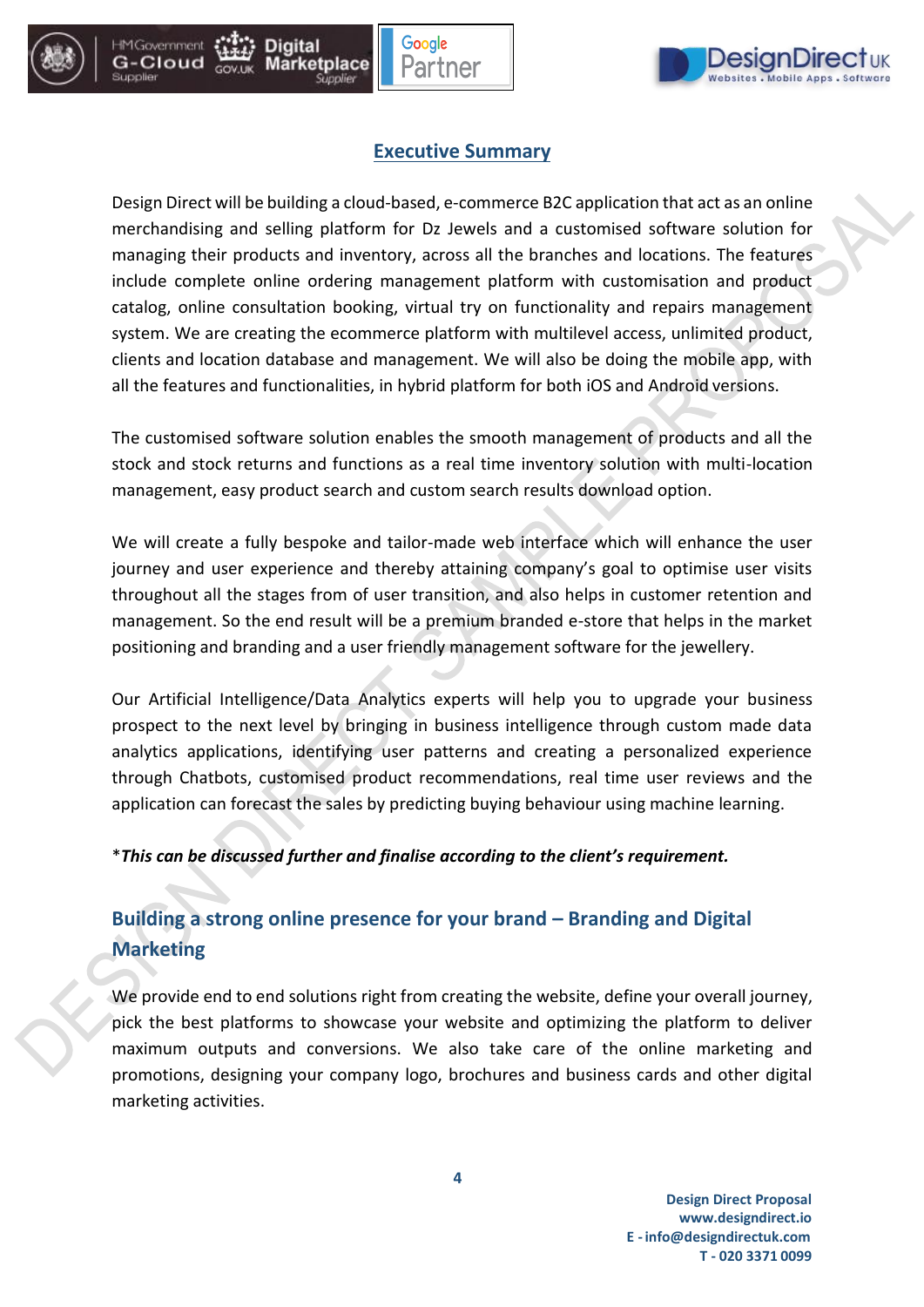





Besides, we are a Google Partner and HubSpot and Google Certified Company as well, with more than 12 years of experience in the field that makes us the right choice for offering you responsive, ethical and enterprise-quality digital marketing services tailored to your business needs.

### **Key Development Objectives and Project Scope**

### **Phase wise build plan, with Add on Features**

#### **e-Store Web Application**

- **PHASE 1**
- Premium branded e-store
- Store Locator
- Advanced, Custom Search
- Payment Gateway Integration
- 360 Product View (Add on)
- Virtual Try On(Add On)
- Book a Consultation(Add On)
- Returns & Exchanges Management(Add on)
- Custom back end system
- Unlimited database management
- Tawk.to integration

### • **PHASE 2**

•Product Catalogue(Add on)

#### • **TBC**

- Virtual Tour(Add On)
- Customisation Programs
- Gift Card(Add on)
- Loyalty Programs

#### **Bespoke Software**

### • **PHASE 1**

- Stock Upload through csv
- Product Search, Custom
- List • Real time stock updates
- Central store management
- Reports Module

#### • **PHASE 2**

- Invoice management
- Inter-branch stocktransfer
- Multiple country, multiple location management
- Multiple currency
- Valuations and Appraisals
- Business Analytics

#### • **TBC**

•Staff Management System

### **Hybrid Mobile App**

• **TBC**

#### • **For Phase 1**

• All web interface phase 1 ecommerce features with add on app features

#### • **For Phase 2**

• All web interface phase 2 features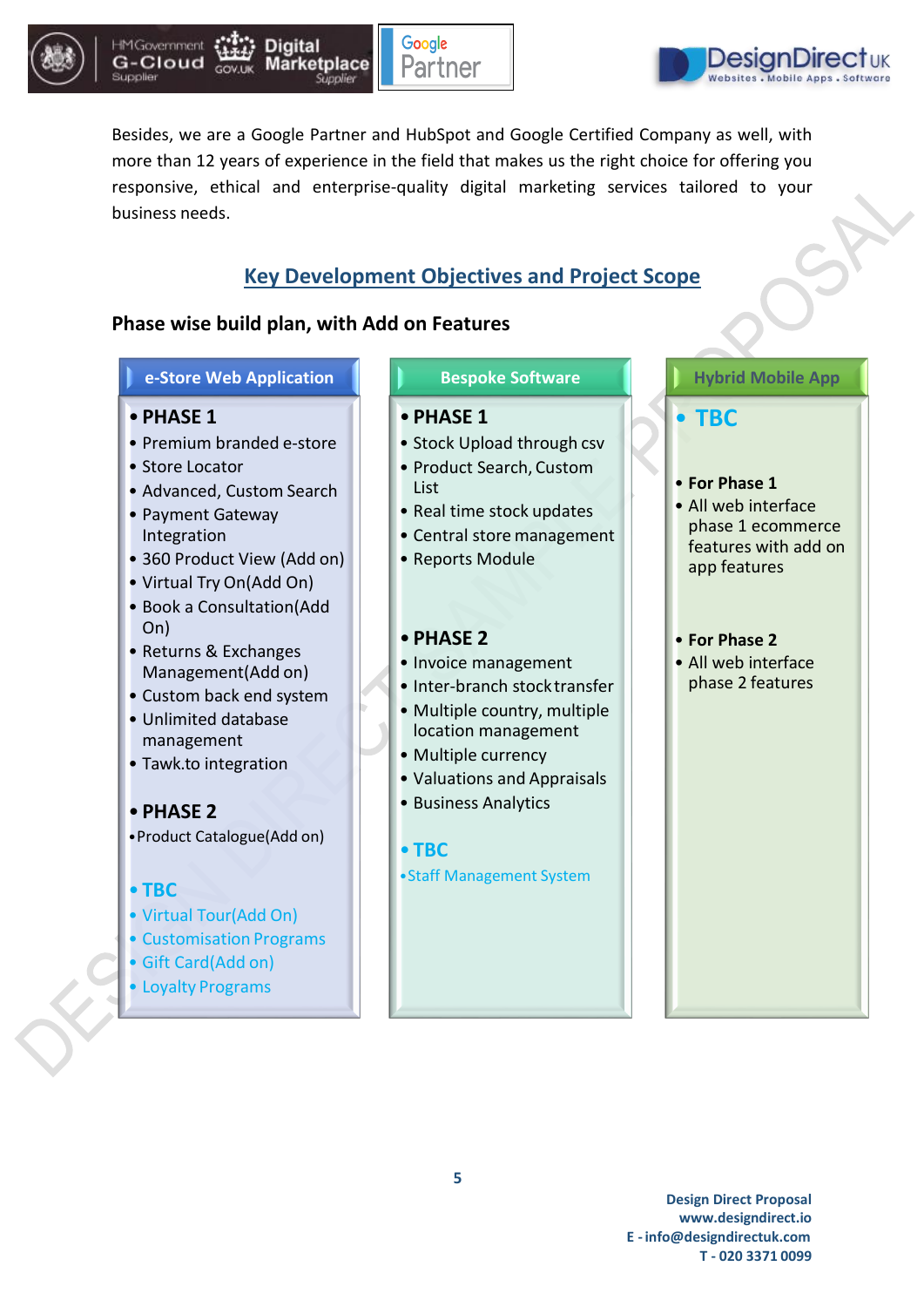

### **1. E-COMMERCE WEB APPLICATION**

Google

'artner

rketplace

**HM Government** G-Cloud

- 1. A user-friendly, contemporary e-commerce web application which is easy to navigate
- 2. Any number of products can be added to the application, with unlimited category, product details and descriptions, images etc.
- 3. Major feature of the bespoke ecommerce development is that you can add any number or category or type of products later to the e-shop without any issues and this can be done from your end using the Master Admin Module.
- 4. Responsive, mobile friendly designs for the platform can be accessed from different devices like tablet, laptops PCs and Mobiles.
- 5. A complete tailor-made content management system with Master Admin Module who will be the full owner of the whole platform.
- 6. Single Image/Scrolling Banner and the top navigation bar will be set freeze for better UI and will have tabs for all products and categories with drop downs, About Us, Contact Us, and Store Locator.
- 7. Advanced search option with sort and filters: price range, product category and by store
- 8. Product Detail page with clear and concise information and product description. All these products will be represented online in accordance with their own designs and brand stories.
- 9. Product catalog with images, both csv and pdf, can be downloaded for products.
- 10. Store Locator that shows store location real time in Google map, with address display over mouse hovering.
- 11. 360 product view for each products
- 12. Wish list Clicking on Add to wish list goes to the wish list page where the user can review the added products later
- 13. A buyer can make an online purchase through the web application and make the payment online through a secure payment gateway that is integrated with the application.
- 14. Easy access checkout and progress bar showing the status of checkout process at each stage.

**6**

15. Extremely powerful and easy to use shopping cart.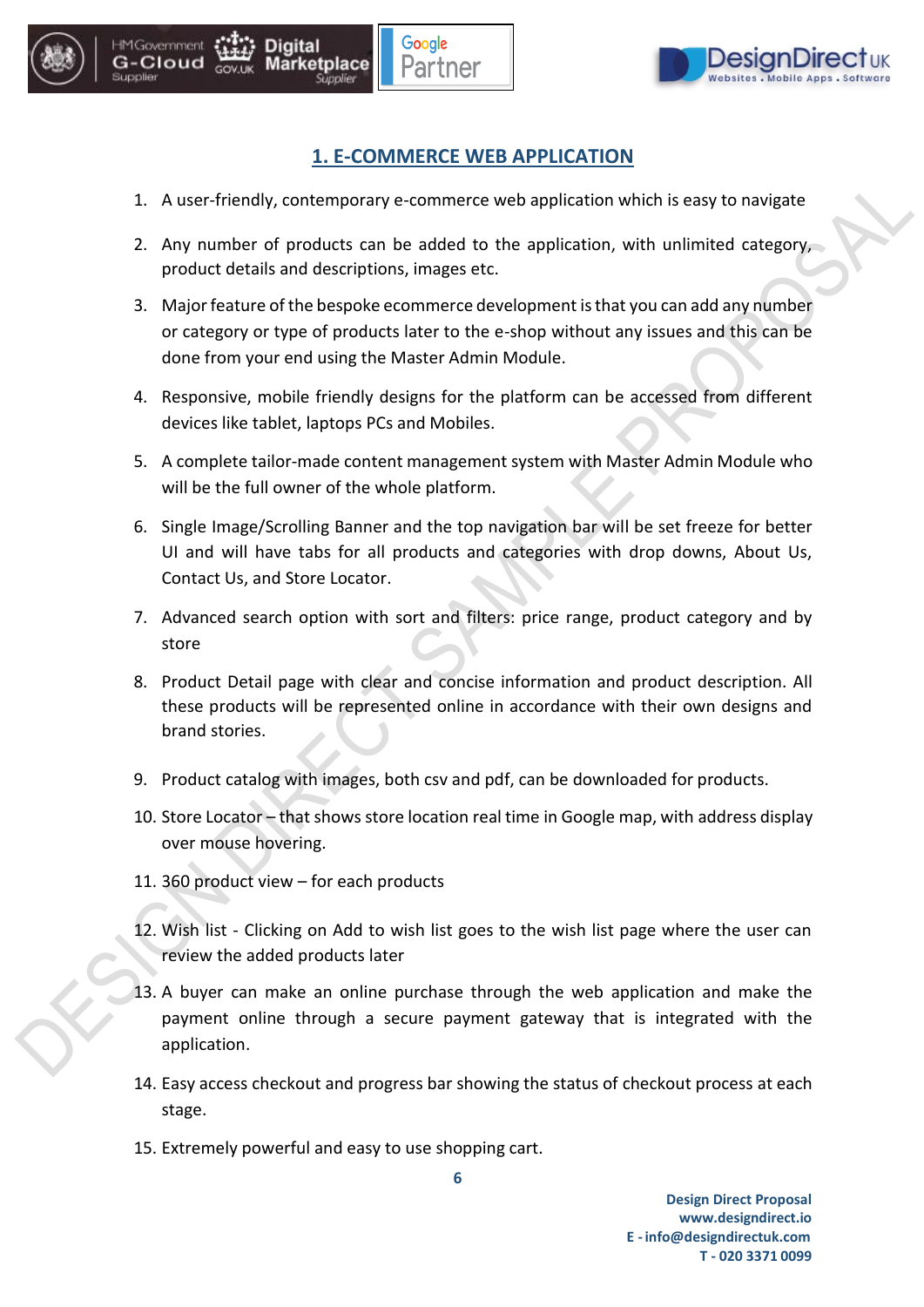





- 16. The program will be developed without doubling up of address fields buyers to just tick a box if the physical and invoicing address is the same.
- 17. Automated emails will be generated and send to registered users email ids with order confirmation, payment confirmation and shipping details.
- 18. Virtual tour of the product portfolio
- 19. Customisation Program for Engagement rings, Gem bars
- 20. Third party API Integrations
	- Tawk.to integration for instant chatting, with unlimited users
	- Payment gateway integration Unlimited, fast and highly secure payment gateways like WorldPay, Paypal etc
	- Delivery Management Third party API integration for tracking the deliveries
	- Online Consultation Zoom or any video calling service provider integration
	- Lead magnets- integration
- 21. Social media integrations FB, Instagram, LinkedIn, Twitter
- 22. About Us Page A detailed and well-designed about us page designed in the most engaging manner.
- 23. Individual Product/Brand/Collections Identity with numerous collections and product types in the store, there will be individual and unique product identity and placing for each brands in the website, with separate pages.
- 24. Newsletter Integration newsletter subscription option for users in the home page.
- 25. Cookies and Push Notifications Push notifications interface to create and send notifications through email to different users based on their purchase pattern or demography. The users can opt in or out for the same. (if required).

### 26. Footer

- Contact Us
- Stores
- Social Media Links
- Customer Service Legals, Delivery and Returns, FAQs
- Newsletter subscription
- Information like website terms, service terms, privacy policy, cookies policy, delivery information etc. – Quick Links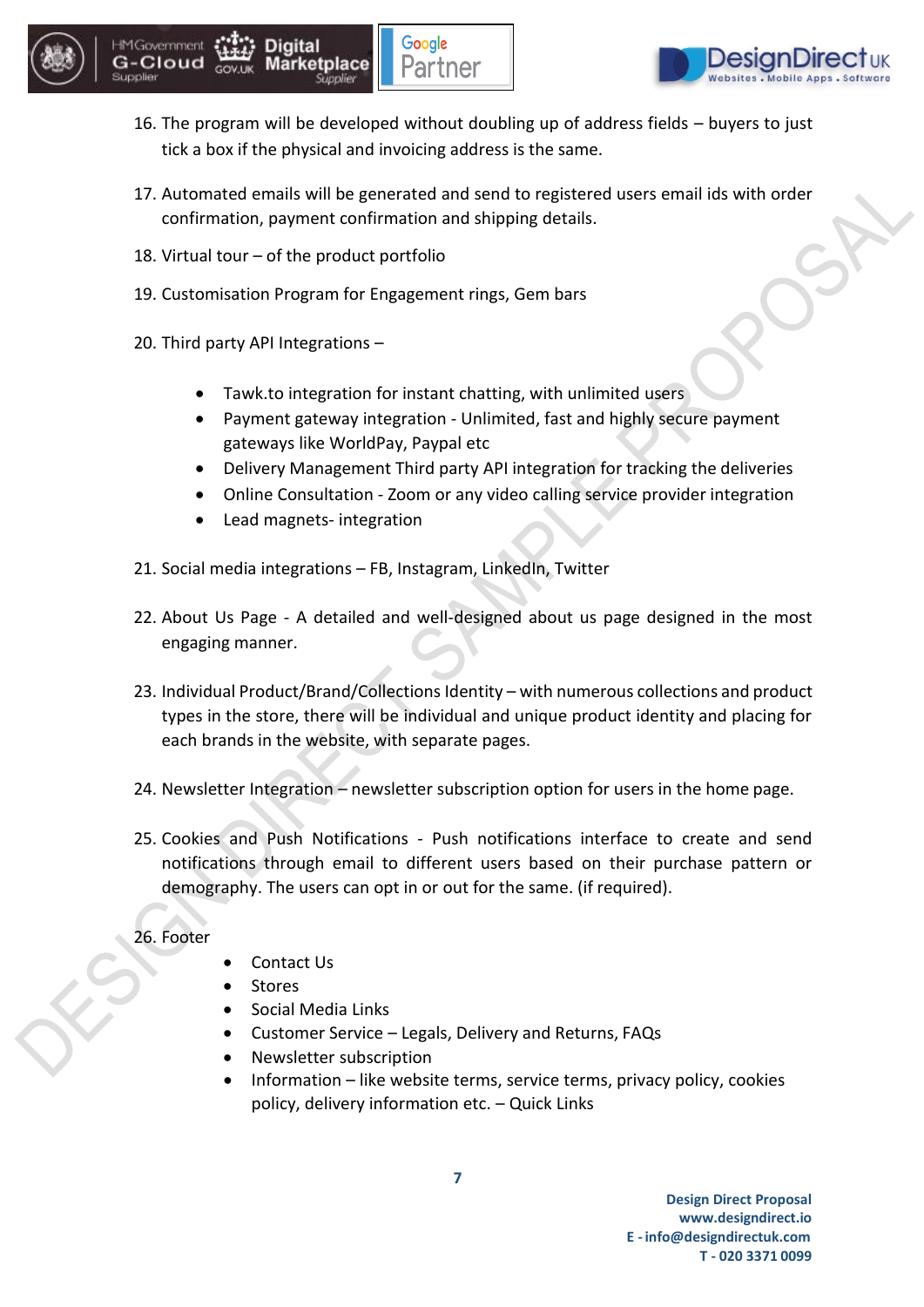





### **Web Application Functionalities**

**Price Range Search and Sending custom list to clients –** We will also do a custom price range search with a price slider, that shows the min and max price ranges and the admin can drag the slider to a desired price using his mouse/keyboard. The search results can be selected and the admin can generate a link with the selected products, and can be mailed to clients or other branches either as an attachment to the link or as a downloadable pdf format.

**360 product view** – the feature enables Admin to create a 360 product view, by importing a set of 360 degree product images in a JPG or PNG format and the platform will rotate the products as a 360 spin.

**Product Catalog Creation and Visibility -** An online catalog of all the products can be developed, based on the products added to the platform. Users just need to select the products or product categories and all the selected products can be downloaded as a catalog. There will be pre-determined templates for the catalog.

**Book a consultation -** We can build a complete online consultation booking system, with:

- time slot,
- dates availability and
- option to select branch/location

And the user can book

- An instore appointment for boutique and store or
- Online video consultation where we will integrate Zoom or any other preferred **platforms.**<br>CHOOSE DATE & TIME



All times are Europe/Bucharest time with 1 hour lead time for new appointments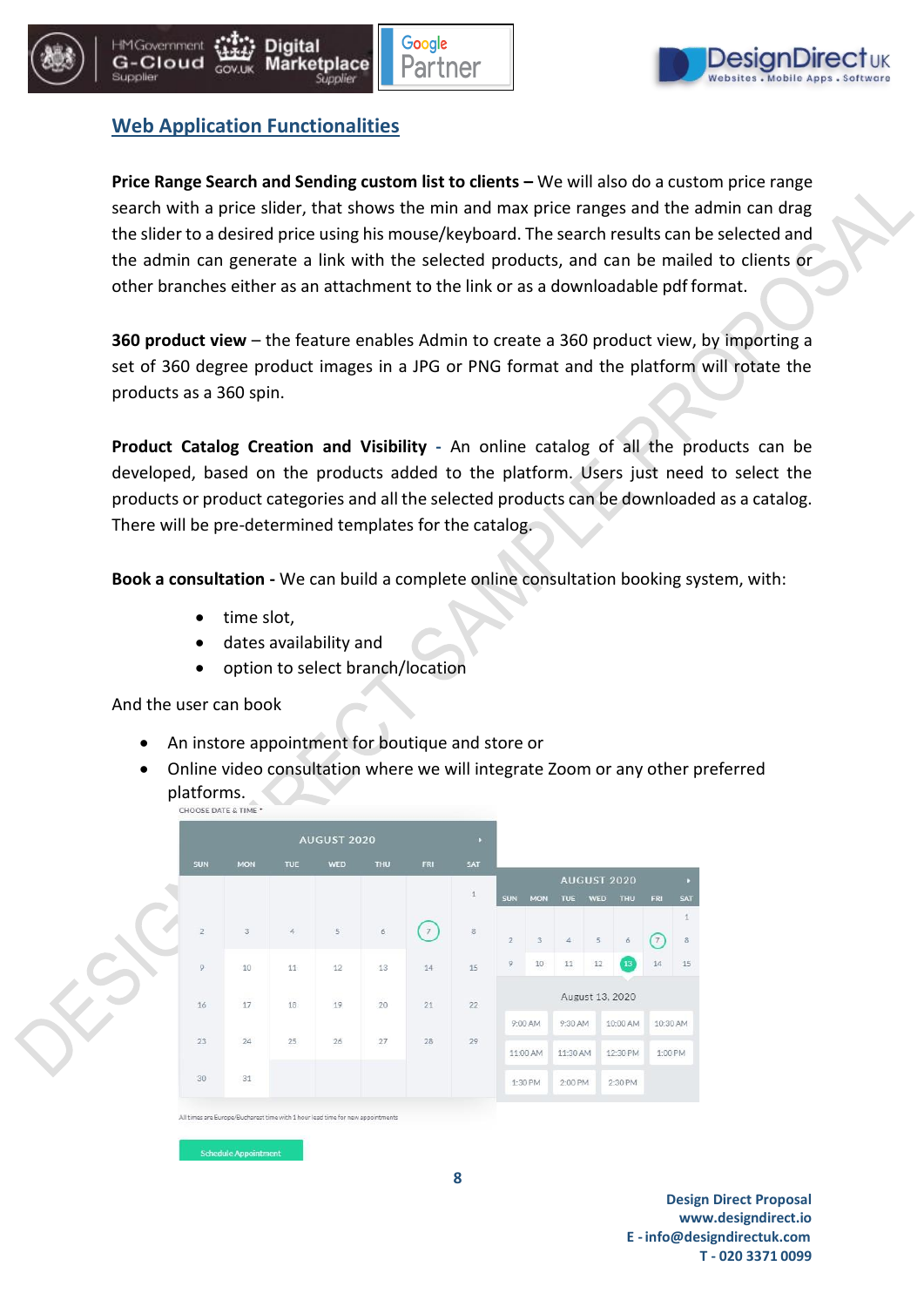



A full calendar management system will be integrated, where all the locations and appointments can be managed from a single platform.

Google

Partner

**Online repair booking system** – There will be an online repair booking system, with option to upload the product's image and also the customer can add any notes against the repair booking system.

The program will calculate the quote for such repair services and the user can proceed to confirm and pay online. We can also send a pre-paid envelope/box where the customer can send the item, if insurance covers the product inside.

**Returns and Exchanges Management** – Returns will be tracked and the same shipment partner will be used for the management, where we can track the logistics and ensure promptness. Either a refund or an exchange can be initiated. If it's an exchange, that can be treated as a new order processing and further transactions.

**Gift Cards and Vouchers - (TBC) -** The program will create gift vouchers or cards that your customers can buy and share with their friends and family. The vouchers can be used to pay for orders from the e-store or in-store.

When a customer purchases a gift voucher they need to give:

- The sender's details.
- The recipient's name and email address.
- A custom message for the recipient.
- The date and time the voucher must be delivered.

The gift voucher will be sent automatically to the recipient at the date and time specified, with instructions on how to redeem it. **We can also add a custom QR Code, which can be scanned in the store or in the e-store, to redeem the voucher.**

**Reward/Loyalty Programs - (TBC) -** Our platform convert user's purchases to Reward/Loyalty programs that enable their customers to earn and collect reward points based on their purchase and save and spend or redeem them against other purchases they make.

The platform also collects and displays the user account history including previous purchases, rewards earned, rewards redeemed, total reward points, used reward points and balance as on a date. Admin can add the loyalty points in user's account or Users can also upload the details of their purchases to the platform to earn reward points.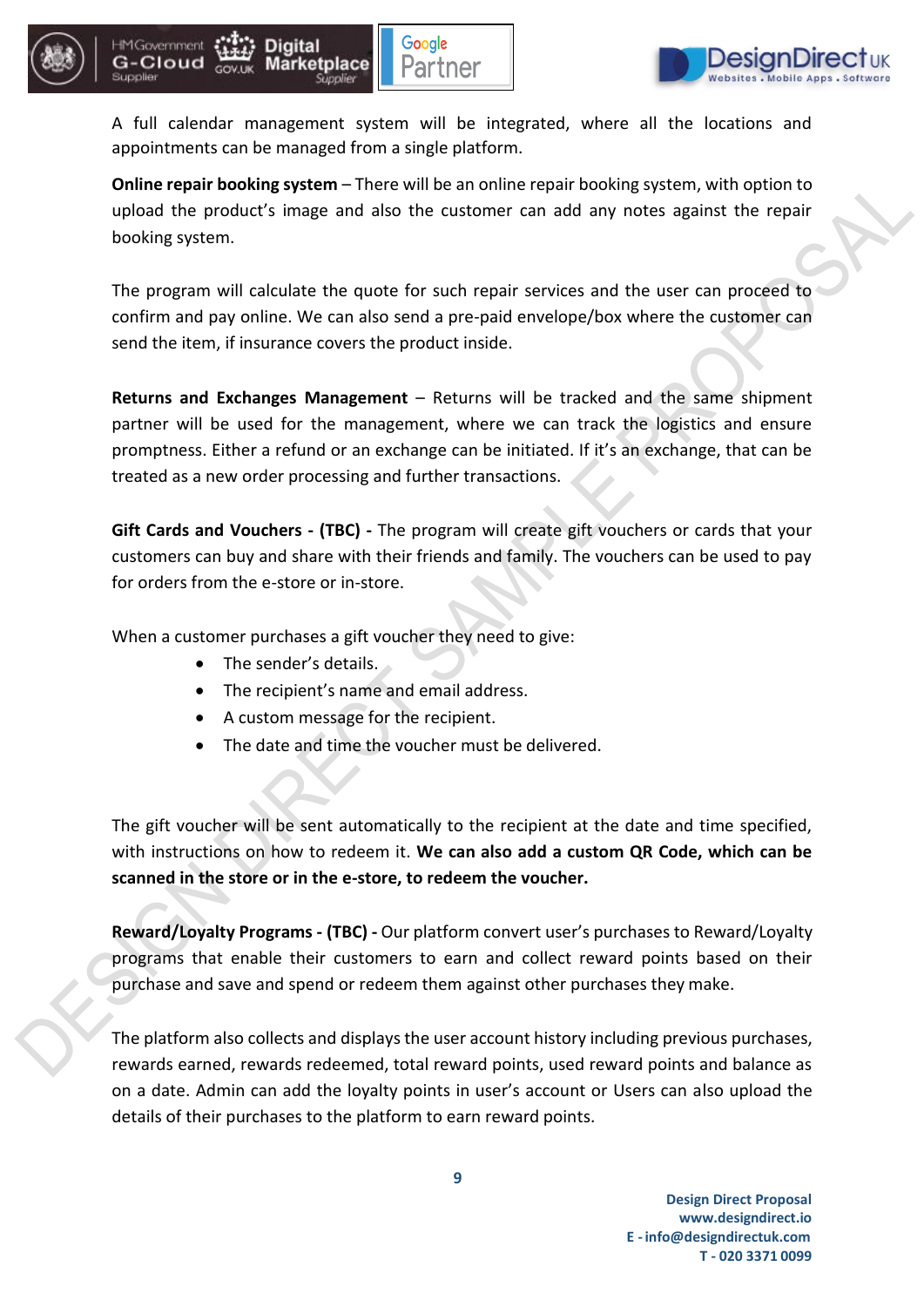





**Virtual try on option** – **(TBC) -** The program enables virtual try on option for jewelry. A user can click on any jewelry and in the inner page, there will be a tab "Try On", clicking on which opens the device's camera and the user can capture his picture and the picture will get uploaded. We can also give an option to upload an image, and the user can try with his picture virtually. The user can try different jewelry and proceed with the one they likesmost.

#### **Customisation Program for Engagement rings, Gem bars – TBC**

### **BESPOKE SOFTWARE BUILD FOR STOCK AND INVENTORY MANAGEMENT**

The custom-built software ties together product, inventory management and e-store database, with back end system.

#### **Functionalities**

- 1. Product upload Admin can upload products to the platform as csv files and this can be done from the central store or factory location. Any change in the prices, delivery terms or other such change in information can be uploaded directly via the CSV import, which helps to automatically update the costs across the platform.
- 2. The product catalog can be updated with the latest products, with product images, multiple view options, customizable product descriptions, prices and updated inventory information for each of the products so that the users can get a thorough idea of all the products that are available to them. We can also create different categoriesfor the products. The Users can also search for the products of their interest from the search function.
- 3. Custom list of products for customers and branches– Search products based on product codes, product variants such as size, colors, metal and price ranges. Such search results can be created as a custom list. The custom product lists generated can be send to staffs, other locations or clients via link or downloadable pdf formats. Admin can email it from the back end itself.
- 4. The admin can manage inventory across all the branches. Admin can create a central store and create other stores, branches, locations and all such inventory will be managed centrally. As it's a cloud based system, real time insights on inventory can be generated, stock will be synchronised real time and real time stock movements can be viewed.
- 5. Admin can view the stock levels and requirements for every outlet.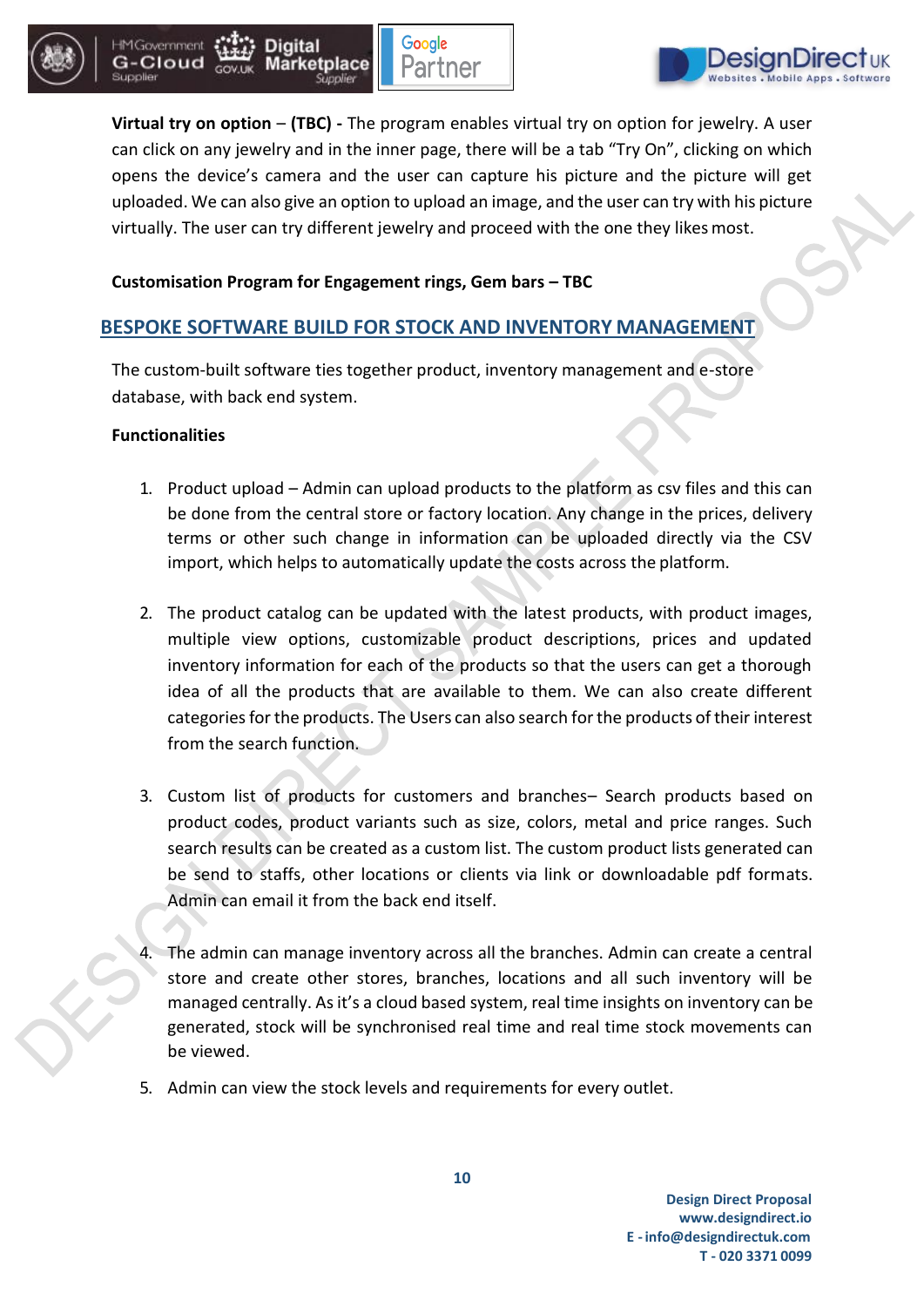



6. Real-time tracking of stock movements. Stock can be verified at any time of the day. Easily identify, compare, monitor and track inventory data: discrepancies are quickly revealed and can be efficiently solved.

Google

Partner

- 7. Stock alert real time based on sales. Daily sales data can be imported into the system and will diminish the stock level and automatically adjusts your stock status.
- 8. Valuations and Appraisals management Stock values can be taken and entered into the system. This will be verified by the Admin. We can create a program that calculates stock value based on the stock type, quantity and this will be displayed in the system. This can be viewed for multiple branches, multiple currencies, but managed from the central store.
- 9. Stock take option through csv uploads. Admin or any assigned user can create a workable list which can be edited and cross checked before saving.
- 10. Admin needs to verify the list to get it added to the stock level. The stock level will be updated real time in to the system once it's verified.
- 11. Easy identifications of new entries with colored labels
- 12. Stock Transfers Between stores Create and complete stock transfers between branches/locations. Single and bulk inter branch transfer option in-between branches. Such transfers can only be made using assigned user accounts and logins. This needs to be verified and tracked considering its vitality, so the program will capture the user details, log in/transaction time, location/branch, Ip address and user stamp. You can use it for multiple countries with multiple locations, including the UK and the US.

#### 13. Reports and Business Intelligence module –

- Sales reports and analysis product wise, model wise, category wise
	- Sales data daily, monthly, annually
- Channel wise sales reports  $-e$ -store and in-store sales
- Returns, Exchanges
- Location/Branch wise reports
- Staff wise reports
- Offer sales
- Custom product sales reports
- Customer reports New customers, Customer demographic analysis
- Reward points, Loyalty coupons, Special Day Offers
- Stock levels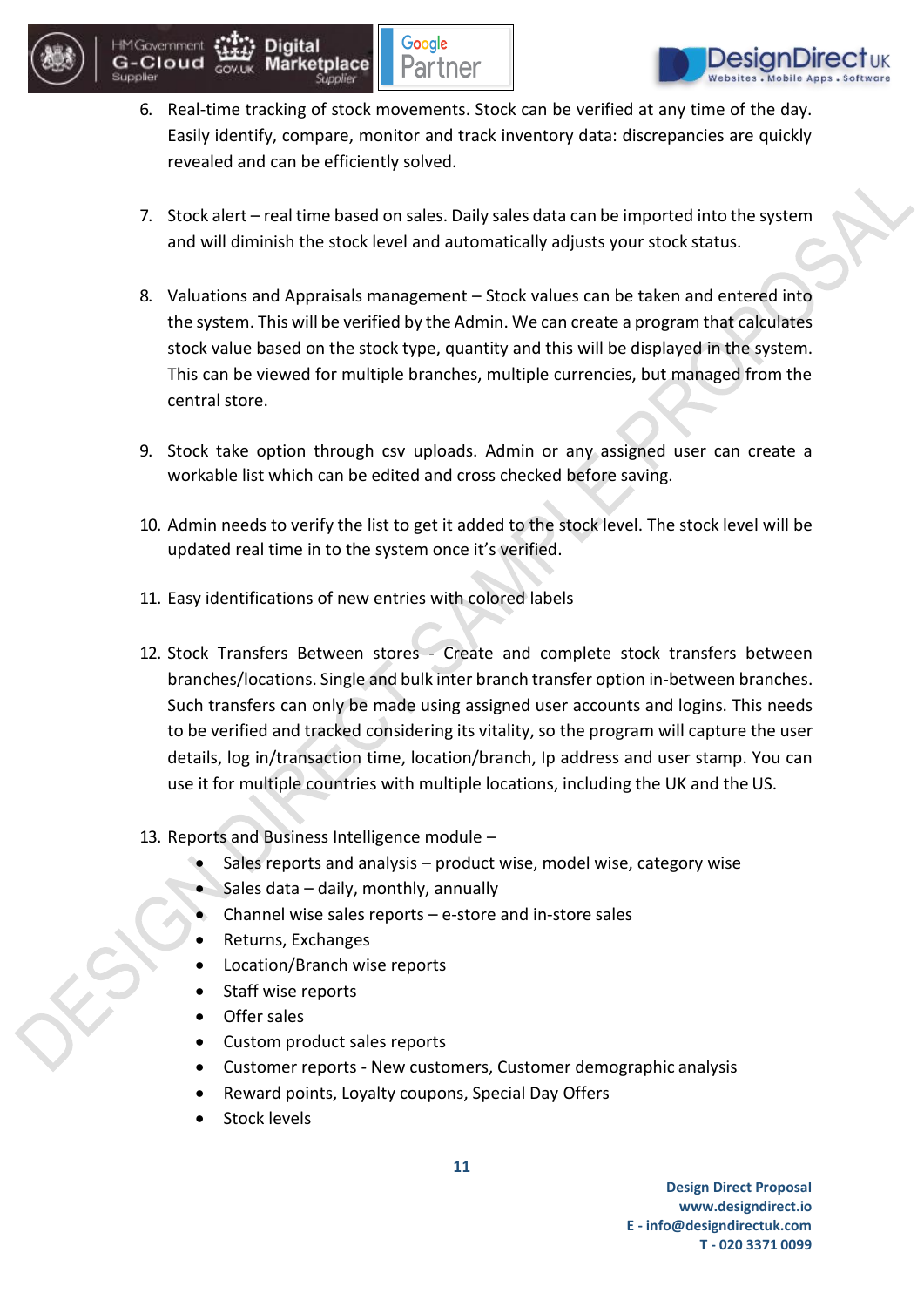

#### **We can add any other reports and analytics, this can be discussed and finalised.**

- 14. **Invoice management –** The invoice management system helps to simplify and organize the process of order initiation, till delivery and the payment. The program will generate invoices based on the customer orders and this can be emailed to customers.
- 15. Online Invoicing with invoice numbers and a search function.
- 16. Track payments
- 17. Multi-Currency & Multi Language
- 18. Invoice Previews Dashboard for quick insights
- 19. Add terms and conditions or payment policies to invoices as an attachment / link
- 20. Staff Management System

### **BACK END SYSTEM**

The bespoke back end system will be content managed and have a Master Admin module, where in the Admin have full control of the web, mobile application and the software and get all the activities and analytics on the dashboard which is Admin LTE enabled.

#### **Master Admin Login and Dashboard**

There will be a secure login and password for the Master Admin. When log in, it goes into the dashboard where the Admin can manage the full platform with the access/control to add/edit/update the contents, full access to all the database, add/update products, create categories etc.

#### **Master Admin Module**

The modules for Master Admin are defined below:

#### **Customer Account Approval**

The Master Admin can approve the customer account creation and enable their login to their account through a valid email address and password sent to that email. The users can also log in using their Email, Google and Facebook login.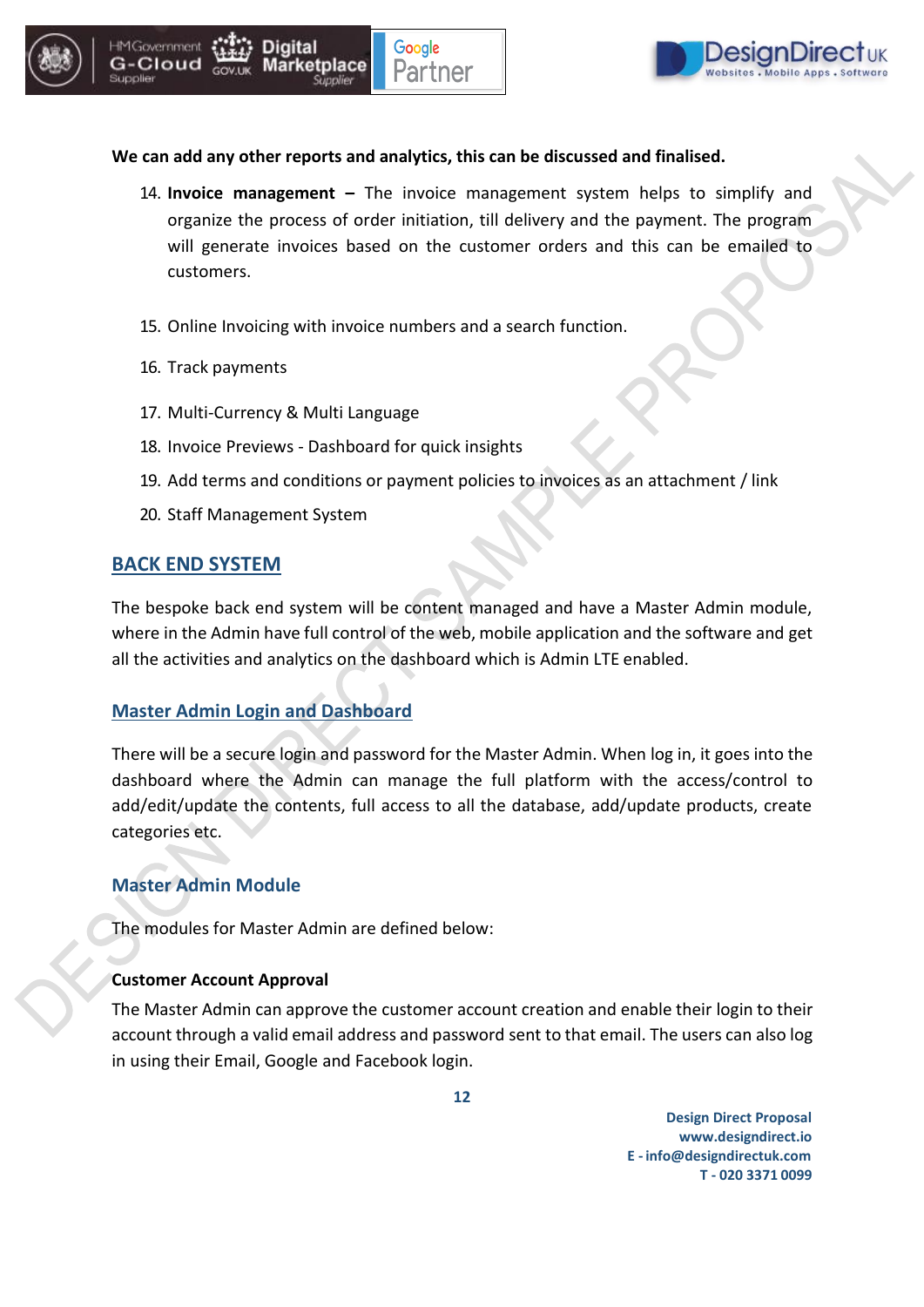

G-Cloud





#### **Staff Users and Accounts Management**

The Master Admin can create staff users, with designated locations/branches, access levels, permissions and authority to grant approvals for user transactions. Admin can delete any user, grant or remove their permissions etc. through their dashboard.

**Master Admin Dashboard –** It covers the following modules:

- i. Create and manage multiple locations, in different countries
- ii. User Management and Approval, password reset, user access and permissions
- iii. Summary and total count of enquiries received
- iv. Product wise sales data
- v. Number of deliveries assigned for a day
- vi. Setting Terms and conditions, Privacy Policy
- vii. Payments Summary
- viii. Category wise Details
- ix. Product upload, pricing
- x. Create custom lists based on searches
- xi. Stock verification
- xii. Inter-branch stock transfer
- xiii. Option to enable/disable : push notification, newsletter subscription, captcha challenge
- xiv. Manage and view all consultations, user details, add or update branches, block dates, calendar management
- xv. Other Analytics as required by the client

#### **Buyer Module**

**Account Log in –** Any user can register himself as a buyer using his email id and password, subject to Master Admin's approval.

**Buyer Dashboard –** The dashboard includes the previous bookings (History), Wish list/My Cart, payments made, loyalty points, exchanges, returns etc.

**Forgot Password** – If a buyer forgets his password, the Master Admin can enable changing the same by sending an email to the registered mail id of the buyer with a link to change the password.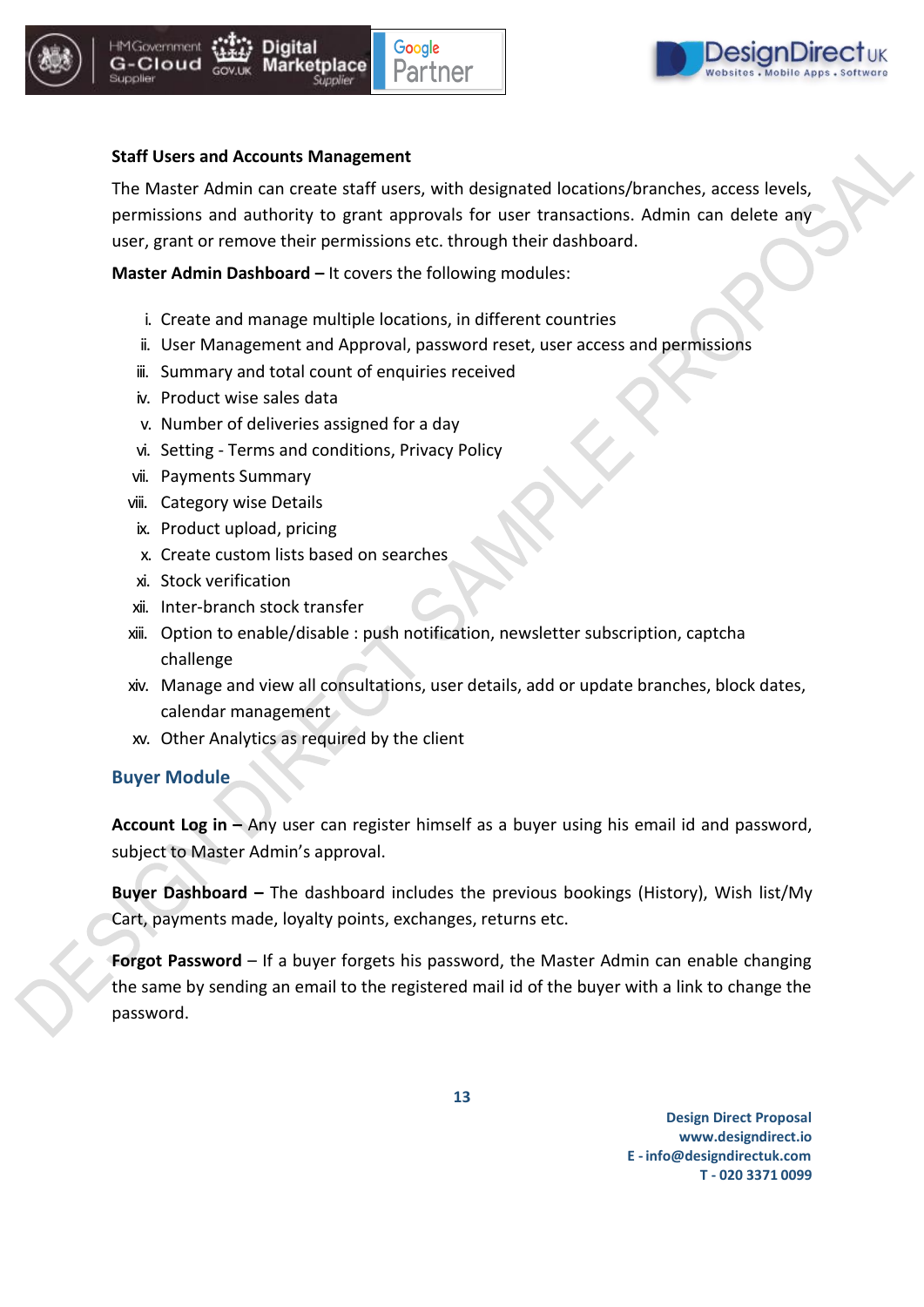



**Pick location to view stores** – GPS, Postcode– search for stores and the application will list the stores as a store locator function.

**Track order status –** The users can track the status of their orders through the platform**.**

**Secure customer account history** – the details of the customers will be secured and easily stored in the database through the customized back end system. This will help the Admin to identify the subscribers, product suggestions etc.

### **3. Hybrid Mobile application - TBC**

We can do the mobile app for the ecommerce application for the users to search and order products, book an easy consultation or get a quote through their mobile devices.

The mobile app will be a hybrid one, developed in React Native platform where the respective Android and iOS users can download the app from their platform. The CSS and JavaScript support helps to get higher customization options for buttons, menus, color schemes, etc and has really high standards of UI elements, publishing the apps in multiple languages etc. With ready-made components, typography, and a gorgeous (yet extensible) base theme that adapts to each platform, your mobile app will be building in style. The apps are built in a very clean and modular way, so it is very maintainable and easy to update.

**The mobile app is made to improve the way transactions are being carried out -** The Admin can add new product arrivals, collections, product range etc. and this will be notified to all the users who have installed the app. Users can log in to the application, order for any products, make payments, download and view product catalogs etc. using their mobile app. The Admin can view the transactions real time using the application and all such details will be automatically synced with the back end.

#### **Push Notification**

Push notifications look like text messages and mobile alerts. They only reach users who have installed the app.

Push Notifications allow Admins to notify users at any time, users don't have to be in the app or using their devices to receive them. They can be used for many purpose; for example, they can show the latest product updates, get a user to take an action, new products, new store, product offers, fashion campaigns or any other notification that may be useful to the user groups who have installed the app.

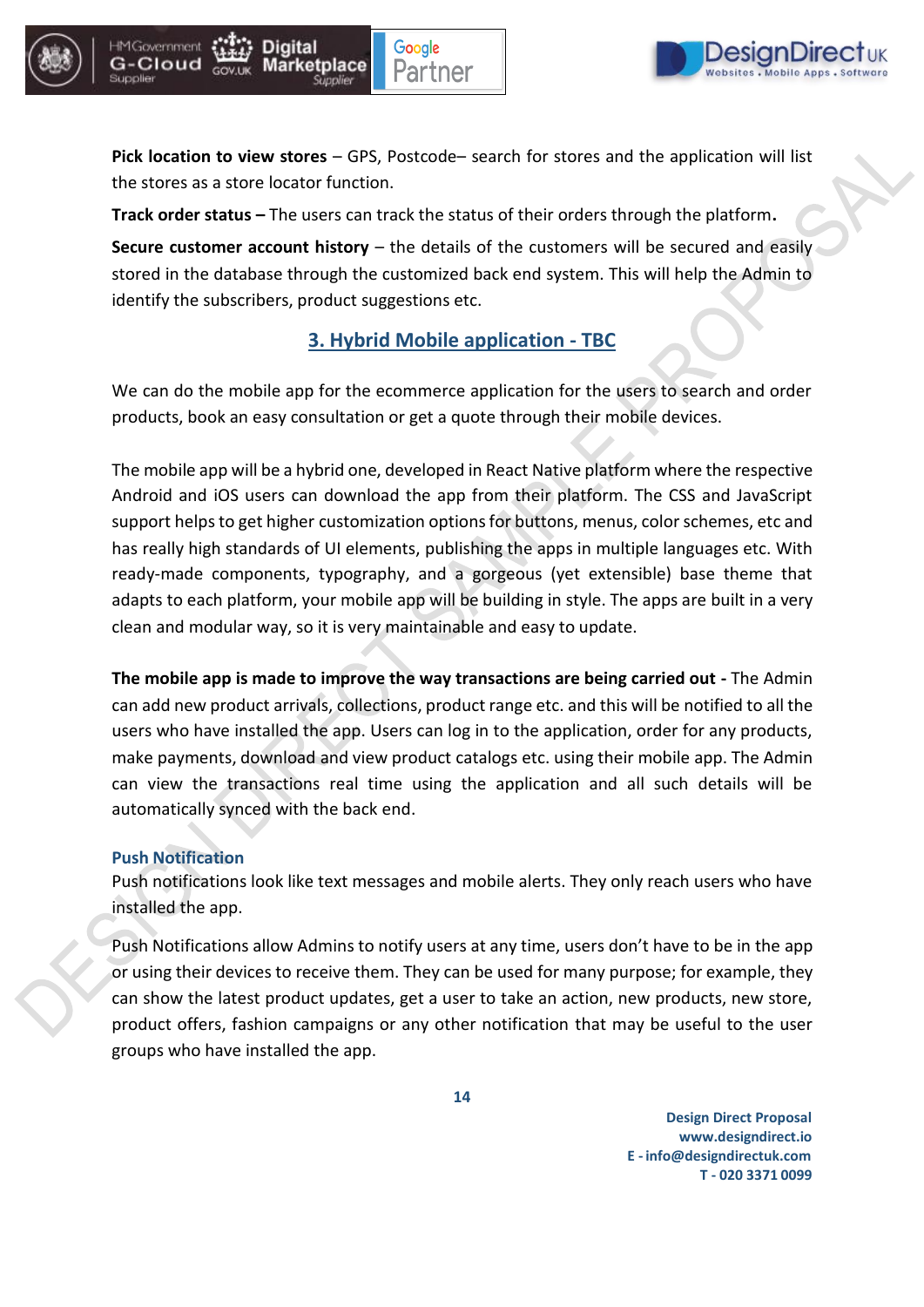





### **Project Management General Features:**

- 1) Dedicated Project Manager, and technical team from Start to Finish, following agile management.
- 2) Fully bespoke platforms based on latest technology with the use of HTML 5 & CSS 3 and custom made developed in PHP/Laravel.
- 3) Custom built Designs No Templates being used; all designs are completely unique and open to ideas.
- 4) We ensure cross browser compatible website including Internet Explorer, Safari, Firefox, Google Chrome and Opera on the latest version.
- 5) SEO friendly page URLs (website)
- 6) Project sign off and complete testing before going live.
- 7) The products, technologies and tools to be used are the following:
	- PHP Programing languages and frameworks Laravel.
	- Mobile app React native hybrid app, for Android and iOS versions
	- Databases: MySQL, MariaDB.
	- HTML, HTML5, XML, CSS, CSS3, Bootstrap.
	- Scripts: Javascript, Jquery, Ajax.
	- Web and application servers: Apache
	- Servers: Linux.

### **Our Package of Services**

### **1. Digital Marketing Campaigns – Be Everywhere Campaign**

Once the web application is complete we do have a dedicated Digital Marketing Team which will help you to grow your business online. Our team tailor design the digital marketing campaigns suiting your business and needs thereby making your website an effective and creative marketing tool to enhance your business.

### **Be Everywhere - Fully Optimized & Proven Marketing Strategy**

The concept "be everywhere" is to build a brand identity and business conversions by combining marketing strategies through search engines & social media platforms. The main marketing channels are given below.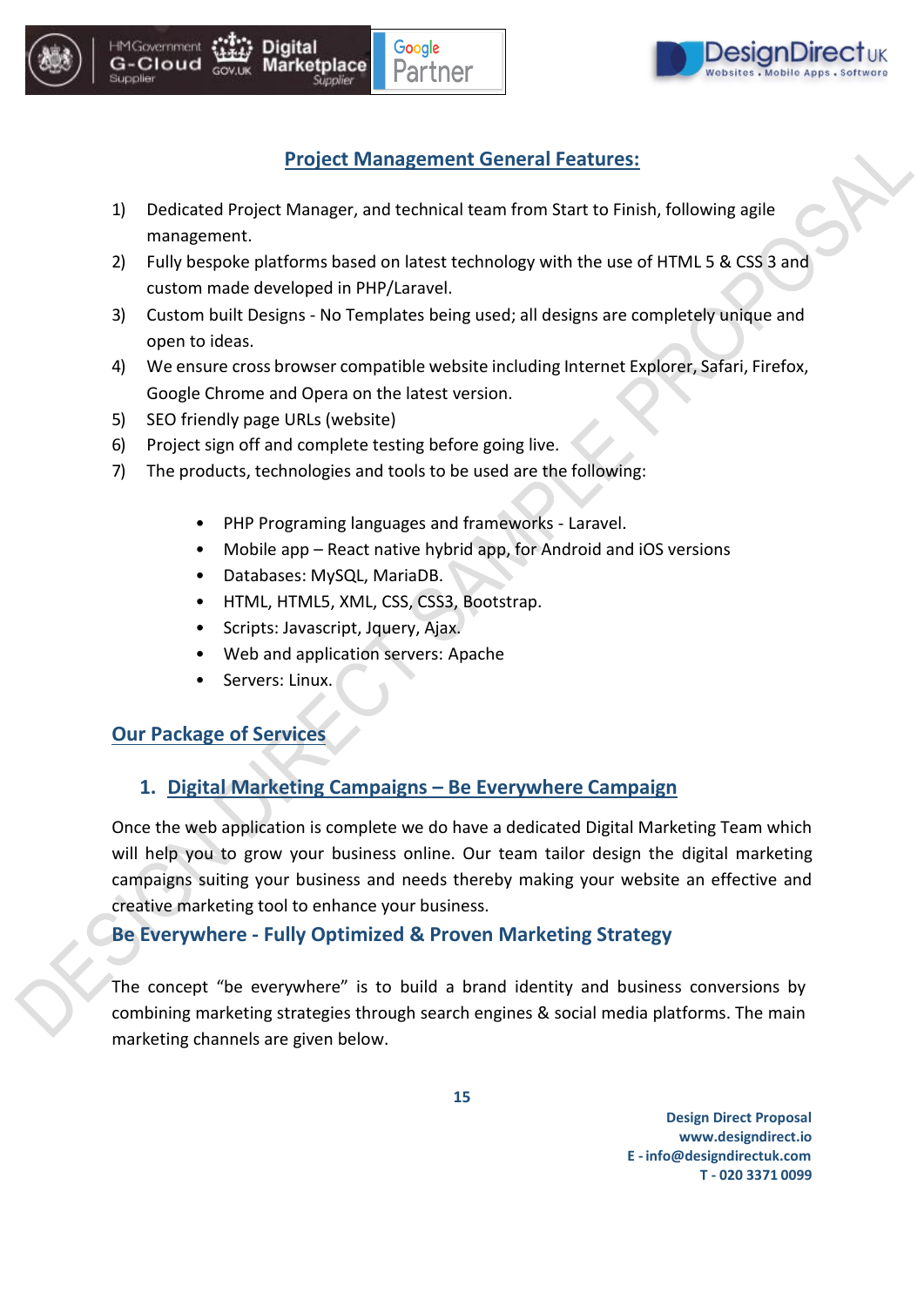





#### **Search Engine Optimization (SEO)**

- ➢ ON Page SEO
- ➢ OFF Page SEO

**Pay Per Click (PPC)**

- ➢ Google AdWords Advertising
- ➢ Bing/Yahoo Advertising

#### **Audience Re-Marketing**

- $\triangleright$  Search engine re-marketing
- $\triangleright$  Social media re-marketing

#### **Social Media Marketing**

- $\triangleright$  Facebook Advertising
- ➢ Instagram Advertising
- ➢ YouTube Advertising
- $\triangleright$  LinkedIn Advertising

#### **2. Email marketing**

**Mail chimp integration** – for mass email campaigns based on client's segmentation. Automated reminders for email marketing e.g Anniversary, Birthday etc.

#### **3. SSL Integration**

SSL (Secure Sockets Layer) is the standard security technology for establishing an encrypted link between a web server and a browser. This link ensures that all data passed between the web server and the browsers remain private and integral. This adds for the web portal's security online. The cost for SSL Integration will be £120 + Vat for a year.

#### **4. Hosting**

Dedicated cloud based hosting allows enhanced security, especially when storing and handling clients' case files and related documents and when handling sensitive transactions over FTP or SSL. The cost for Hosting will be £240 + Vat for a year.

The features of our Hosting Server are: CPU: Intel(R) Xeon(R) CPU E3-1230 v5 @ 3.40GHz Total processors: 8 CPU Speed: 3408.032 MHz RAM: 16GB Web Space: 2 GB Bandwidth: 10 GB MySQL Databases: 5 PHP & FTP/SFTP: Yes

**16**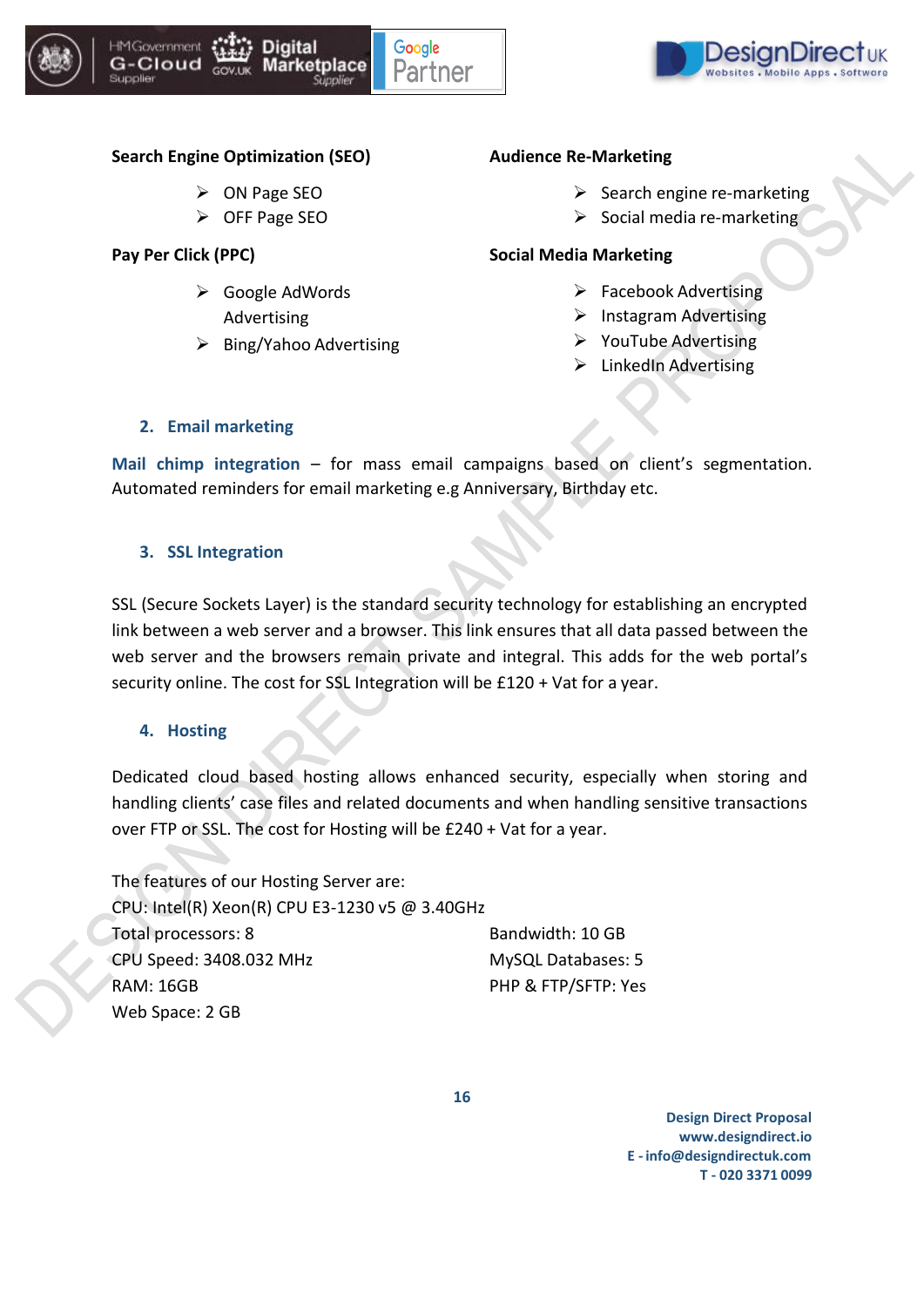





#### **Server**

Our Linux server combines best-of-breed technology with outstanding customer service and our in-house Linux expertise.

Some of the features are given below:

- Optimised network infrastructure.
- Dedicated manager and support team.
- Shared Cisco ASA Firewall as standard.

**Capacity Threshold Monitoring:** Track every aspect of your server and oversee and manage performance.

**Data Recovery:** If in any case if you get suffered from a failed hard drive, you can get an immediate data recovery for minimum disruption. We also have a daily back up of data for an additional charge.

**Bandwidth Insurance:** Protect your Linux server from unexpected bandwidth charges.

**McAfee Anti-Virus:** McAfee anti-virus server protection ensures your protection against any virus or malware attacks.

**Free Support:** We will also provide you free support for 3 months for all programming bugs in the platform. After that, we are happy to provide you maintenance support based on the support package you are opting with us.

#### **TIME FRAME**

We need min of 5 - 6 weeks to complete the ecommerce web application development and if opting for the build of mobile app development along with the web interface, it will take only another 5 - 6 weeks, including the beta testing. And for the software, we need  $7 - 8$ weeks in total and this timeline will be clubbed with the total build's delivery timeline, which is 8 – 9 weeks. We can start the work immediately, once you are happy to proceed.

The project team will consist of one dedicated project manager, four senior software developers, two front-end developers, UI/UX designer, a team of hybrid app developers, and a quality analyst. The project manager will be working closely with you, on a day-today basis and he will be the point of contact.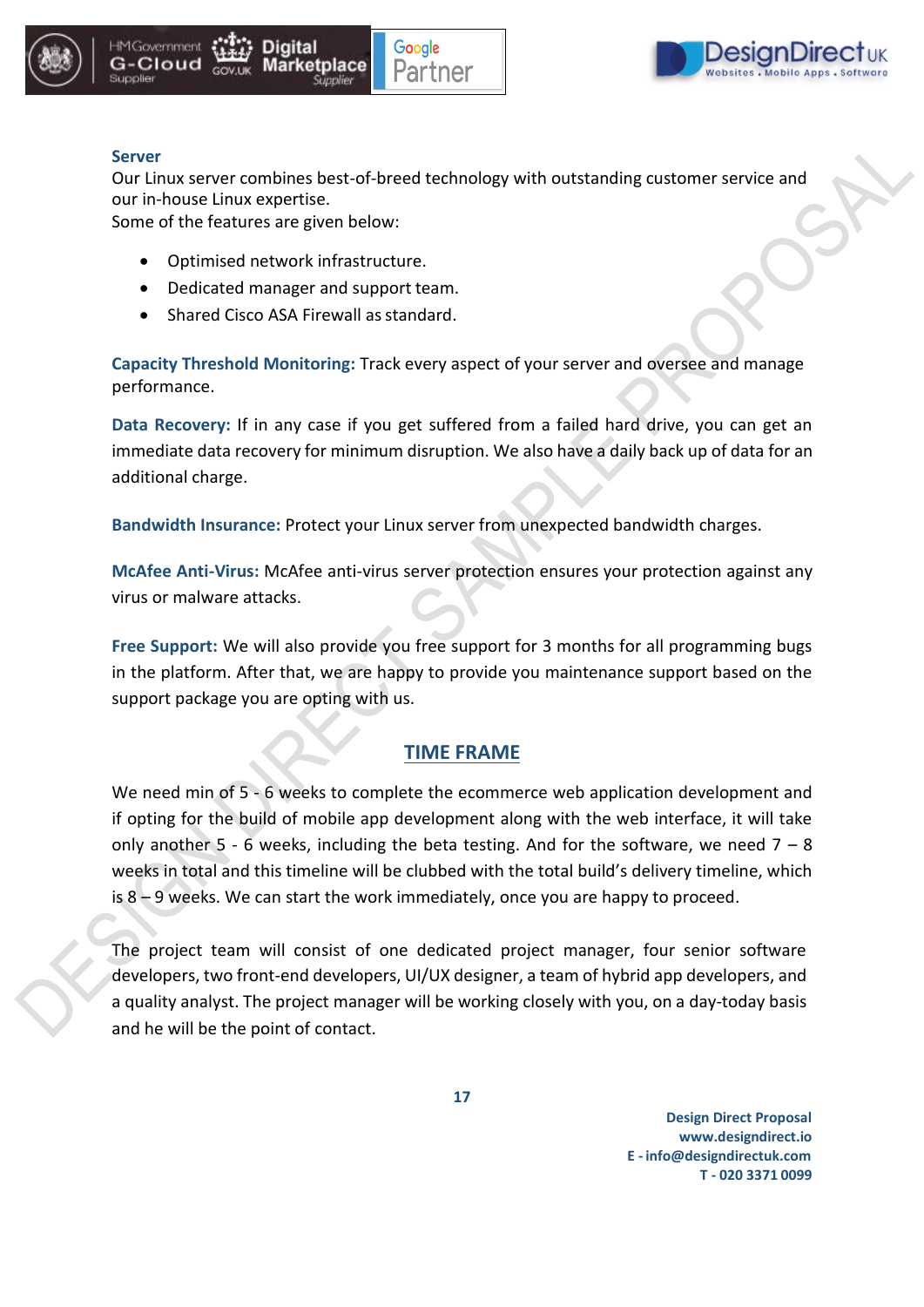

Supplier



Supplier



Dz Jewels holds all the copyrights and patents (if any) for the whole cloud platform, designed and developed by Design Direct for the entire project. We are different from most of the other companies, as we will give the entire Copyrights to our clients.

### **PRICING AND PAYMENT TERMS**

The pricing is listed based on the modules, add on features and phase wise build.

| <b>E-STORE WEB APPLICATION - PHASE 1</b>                        |                         |                                                   |             |
|-----------------------------------------------------------------|-------------------------|---------------------------------------------------|-------------|
| Premium branded e-store                                         |                         |                                                   |             |
| Store Locator                                                   |                         | <b>PHASE 1 - Add Ons</b>                          |             |
| Advanced, Custom Search                                         |                         | 360 Product View with stand - alone application   | <b>EXXX</b> |
| Shopping Cart                                                   |                         | Virtual Try On program                            | <b>£XXX</b> |
| Custom back end system                                          |                         | <b>Product Catalogue</b>                          | <b>£XXX</b> |
| Unlimited database and management                               | <b>EXXXX</b>            | Book a Consultation, multiple locations and time  |             |
| Master Admin Module                                             |                         | slot with Zoom or any video calling service       | <b>EXXX</b> |
| <b>Buyer Account and Module</b>                                 |                         | provider API integration                          |             |
| Third party API Integrations - Payment Gateway Integration      |                         | Repairs, Returns & Exchanges Management,          | <b>EXXX</b> |
| Third party API Integrations - Tawk.to integration              |                         | with Delivery tracking API Integration            |             |
| Lead magnets-integration                                        |                         |                                                   |             |
|                                                                 |                         |                                                   |             |
| <b>BESPOKE SOFTWARE - PHASE 1</b>                               |                         | <b>BESPOKE SOFTWARE - PHASE 2</b>                 |             |
| Stock Upload through csv                                        |                         | Invoice management                                | <b>EXXX</b> |
| Admin approval and Verification                                 |                         | Inter-branch stock transfer                       | <b>£XXX</b> |
| Product Search, Custom List                                     | <b>EXXXX</b>            | Multiple country, multiple location<br>management | <b>EXXX</b> |
| Real time stock updates                                         |                         | Multiple currency                                 | <b>EXXX</b> |
| Central store management                                        |                         | <b>Valuations and Appraisals</b>                  | <b>EXXX</b> |
| <b>Reports Module</b>                                           |                         | <b>Business Insights and Analytics</b>            | <b>EXXX</b> |
|                                                                 | <b>SUPPORT SERVICES</b> |                                                   |             |
| Digital Marketing - Be everywhere campaigns (Pricing per month) |                         |                                                   | <b>EXXX</b> |
| Hosting Services (Pricing per year)                             |                         |                                                   | <b>EXXX</b> |
| Mail chimp integrations (One time payment)                      |                         |                                                   | <b>EXXX</b> |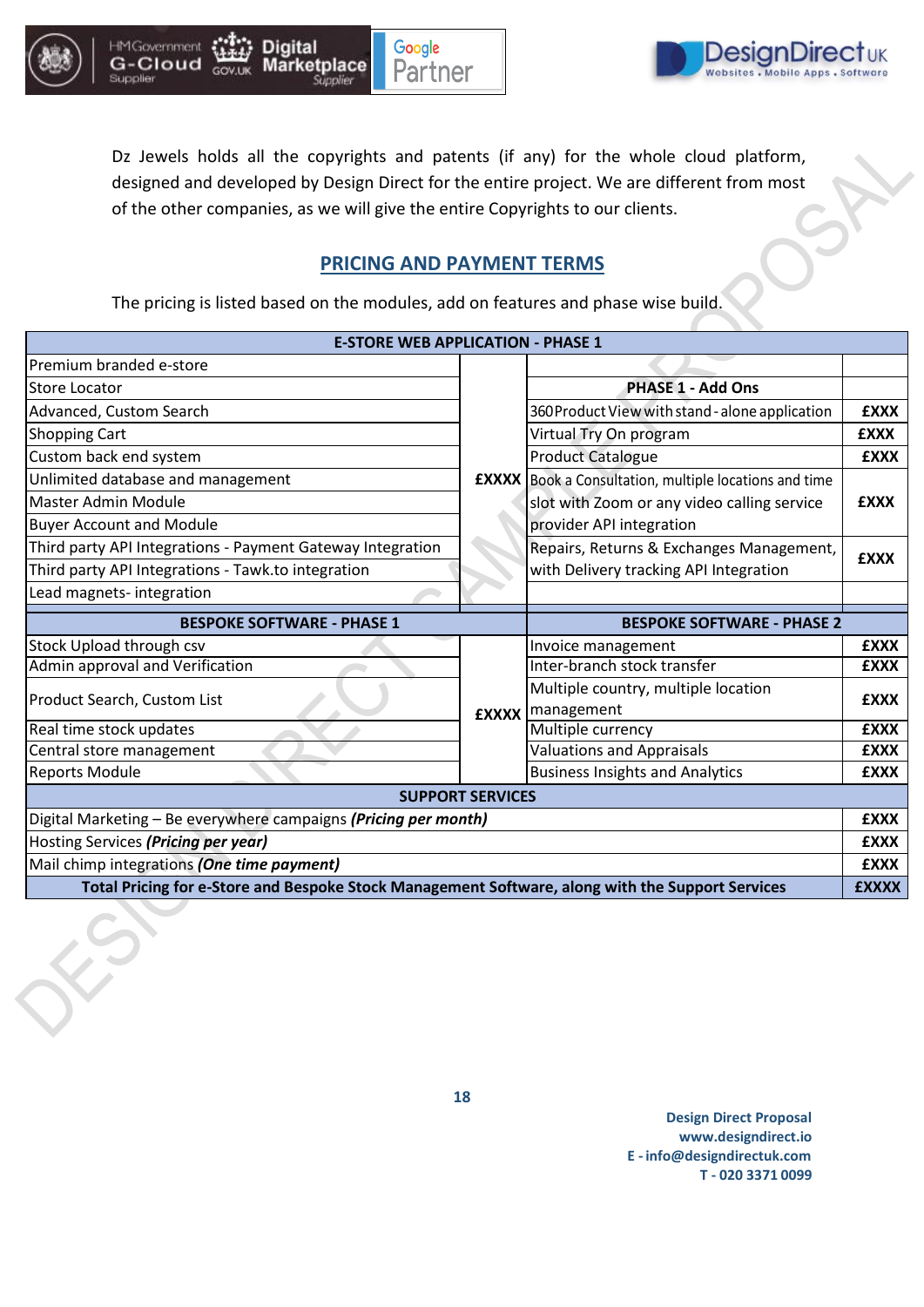





All the development cost can be paid in 3 equal instalments, as mentioned below.

So, the pricing term will be:

Upon signing the agreement, 1/3d of the total cost, initial payment

After confirming the designs, intermediate payment

After successful completion and before making live, Final payment

It's therefore proposed that –

- Initial working on the application design will commence only after the initialpayment has been received.
- Before making the final payment, beta testing and testing on an actual server will be done by us and by Dz Jewels and handover will be initiated to you.
- You can pay the amount by cheque or through a bank transfer to the belowmentioned bank account details of our company:

### *Bank: XXXXX Bank; Account number: XXXXXXX, Account Name: Design Direct Web Solutions Ltd; Sort Code: XXXXXX*

| <b>PHASE 2 PRICING</b>                                       |             |  |
|--------------------------------------------------------------|-------------|--|
| <b>E-STORE WEB APPLICATION - PHASE 2</b>                     |             |  |
| <b>Virtual Tour</b>                                          | <b>EXXX</b> |  |
| Customisation - Gem Bar (Approx)                             | <b>EXXX</b> |  |
| <b>Customisation - Engagement Rings (Approx)</b>             | <b>EXXX</b> |  |
| Gift Card                                                    |             |  |
| Loyalty Programs                                             | <b>EXXX</b> |  |
| <b>Artificial Intelligence Model Integrations</b>            | XXX         |  |
| <b>BESPOKE SOFTWARE</b>                                      |             |  |
| Staff Management System - TBC (Approx)                       | <b>EXXX</b> |  |
|                                                              |             |  |
| <b>Hybrid App - For Phase 1</b>                              |             |  |
| All web interface phase 1 ecommerce features with add on app | <b>EXXX</b> |  |
| features                                                     |             |  |
| Hybrid App - For Phase 2                                     |             |  |
| All web interface phase 2 features                           | <b>EXXX</b> |  |

be developed \*\*\* PHASE2 features can and integrated based on client requirement, at a later stage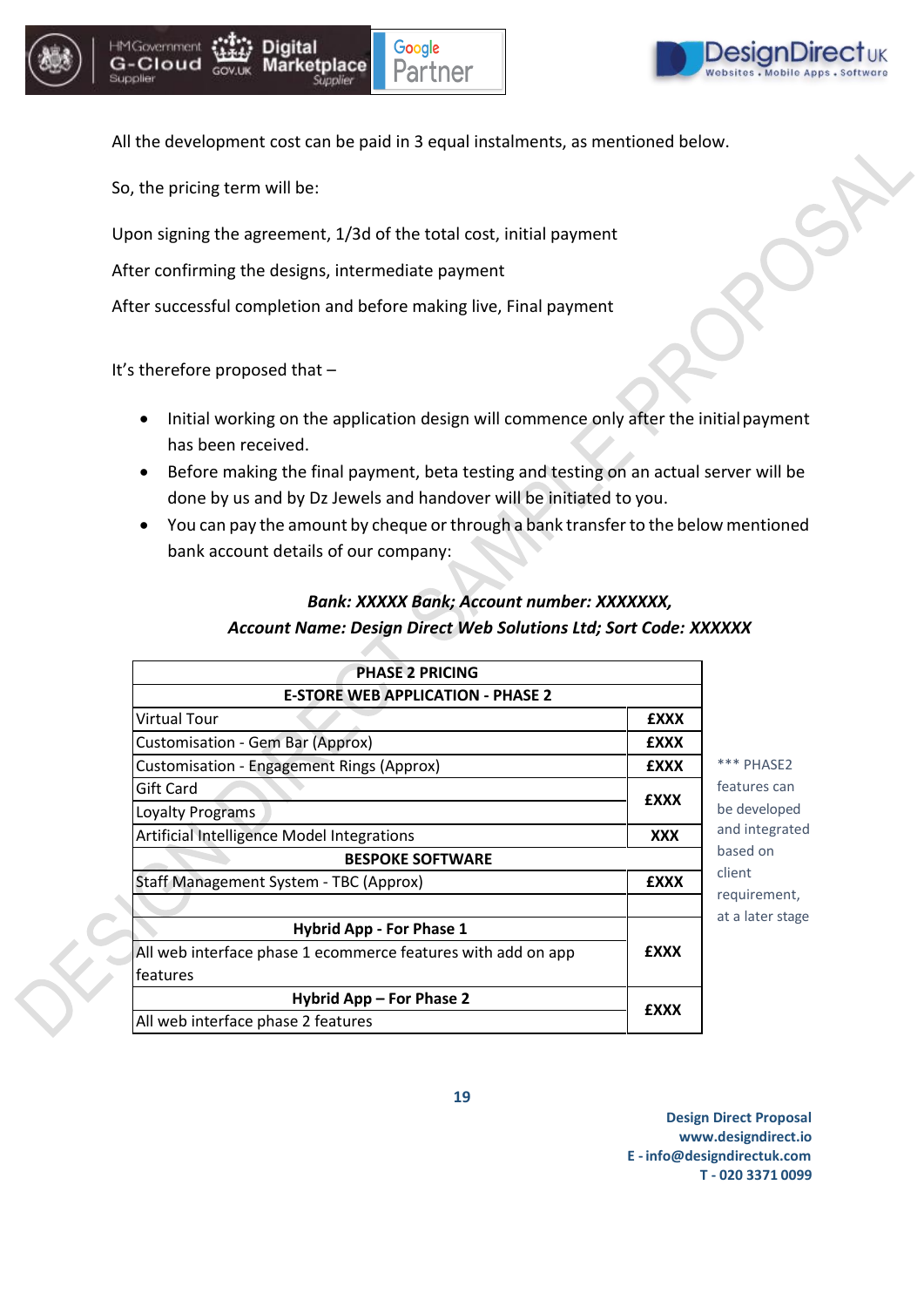

### **General Terms and Conditions**

1. In the Concept Development phase, we will begin work by outlining the basic flow of the application and gather the text and images. In the Design phase, we will create digital artwork for the outlined application and integrate the images and text. In the Technical phase, Design Direct will enable the server, domains and add interactive functionalities. In the Testing phase, both Design Direct and Dz Jewels will test the entire application for any issues.

#### 2. HTML/CSS layouts

**HM Governmen** 

G-Cloud

If the project includes XHTML or HTML mark -up and CSS, we will develop these using valid HTML5 mark-up and CSS3 for styling. We will test all our mark -up and CSS in current versions of all major browsers including those made by Apple, Microsoft, Mozilla and Opera.

#### 3. Copyrights and Intellectual Property Rights

As perthe Intellectual Property Act, Design Direct will not copy or duplicate the business model or software programme created for any clients and the clients will be the sole owner of the websites/software created exclusively for their clients by Design Direct. And the Client agrees and guarantees that all texts, graphics, photos, designs, trademarks or other artwork furnished to Design Direct for the web/software/app design project are owned by the Client, or that the Client has permissions to use from the rightful owner.

#### 4. Source Code

If you like to move the hosting to another provider, or you want a copy of the full source code of the project, you should pay Design Direct 30% of the total project cost. The source code includes all the files, images and our own codes we developed incorporating our years of experience. We cannot provide support on third party hosting platforms if you move the hosting to another provider. Once we agree and you pay the 30% of the total project cost, we will give you a downloadable link where you can download all the files including Data base. If our company is planning to dissolve or stop trading, we will give you the source code completely free of cost.

5. We love to show off our work and share what we have learned from this project with other people. This means, after getting permission from you, we reserve the right to display and link your completed project as part of our portfolio and, to write about the project on websites, in magazine articles and in books about the web design. Please inform us in advance of the application going live if you DO NOT want us to add your site to our portfolio ofwork.